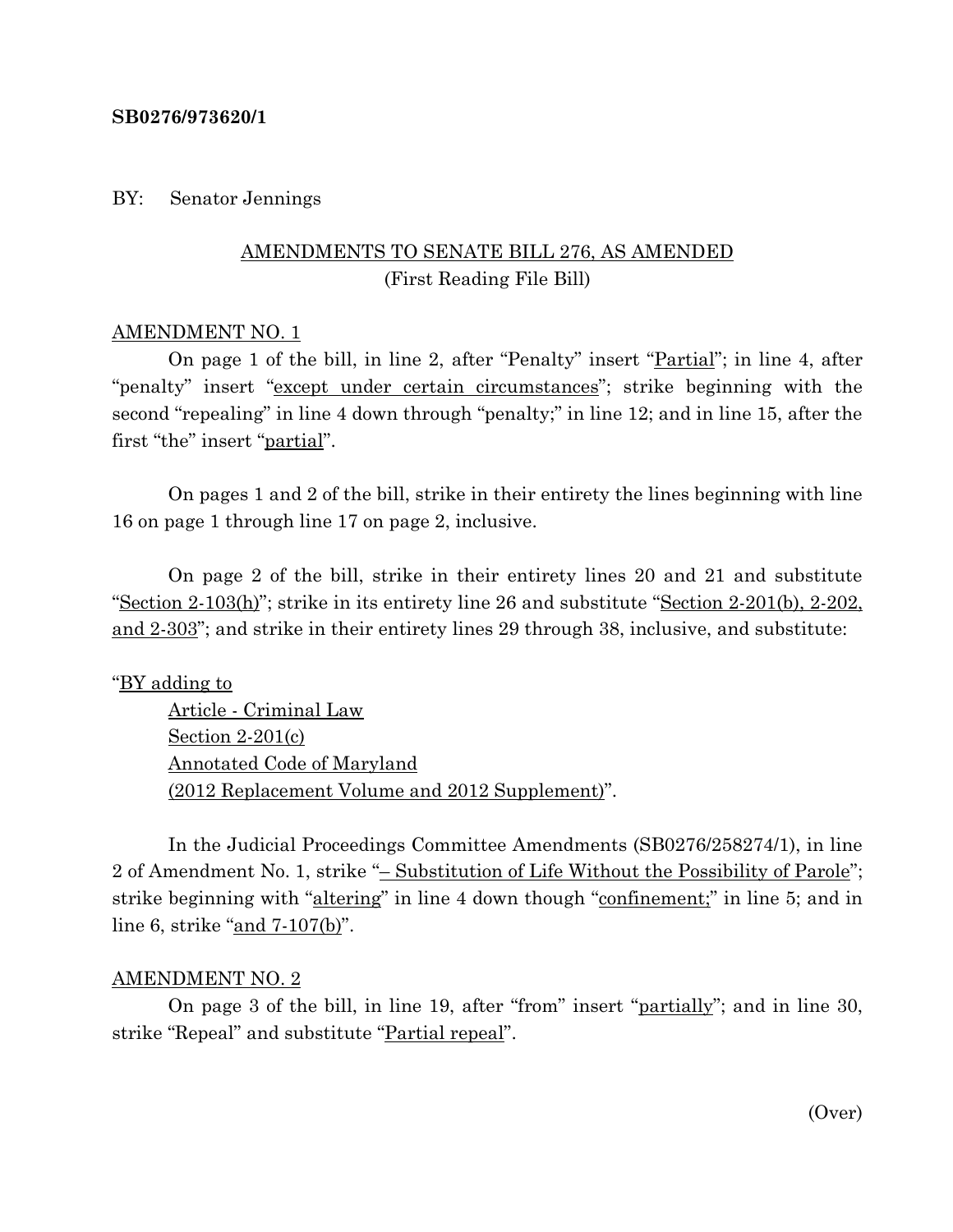## **SB0276/973620/1 JENNINGS Amendments to SB 276 Page 2 of 4**

On pages 3 and 4 of the bill, strike in their entirety the lines beginning with line 32 on page 3 through line 2 on page 4, inclusive.

On page 4 of the bill, in line 3, strike "3." and substitute "1."; and in the same line, strike "AND BE IT FURTHER ENACTED" and substitute "BE IT ENACTED BY THE GENERAL ASSEMBLY OF MARYLAND".

On pages 4 through 10 of the bill, strike in their entirety the lines beginning with line 5 on page 4 through line 14 on page 10, inclusive.

In the Judicial Proceedings Committee Amendments, in lines 2 and 3 of Amendment No. 2, strike "**CHANGE A SENTENCE OF DEATH INTO A SENTENCE OF LIFE WITHOUT THE POSSIBILITY OF PAROLE**".

On page 11 of the bill, in line 10, strike "A" and substitute "**SUBJECT TO SUBSECTION (C) OF THIS SECTION, A**"; after line 18, insert:

# "**(C) A PERSON WHO COMMITS A MURDER IN THE FIRST DEGREE UNDER AN AGREEMENT OR A CONTRACT FOR REMUNERATION OR PROMISE OF REMUNERATION TO COMMIT THE MURDER MAY BE SENTENCED TO DEATH IN COMPLIANCE WITH § 2-202 OF THIS SUBTITLE AND SUBTITLE 3 OF THIS TITLE.**";

in line 19, strike the bracket; in line 20, after "degree" insert "**UNDER § 2-201(C) OF THIS SUBTITLE**"; strike beginning with the colon in line 23 down through "(i)" in line 24; in line 24, strike "and"; strike in their entirety lines 25 and 26; and strike beginning with "with" in line 27 down through "title," in line 28.

On page 12 of the bill, in line 1, strike "with respect to  $\S 2-303(g)(1)(i)$  of this title,".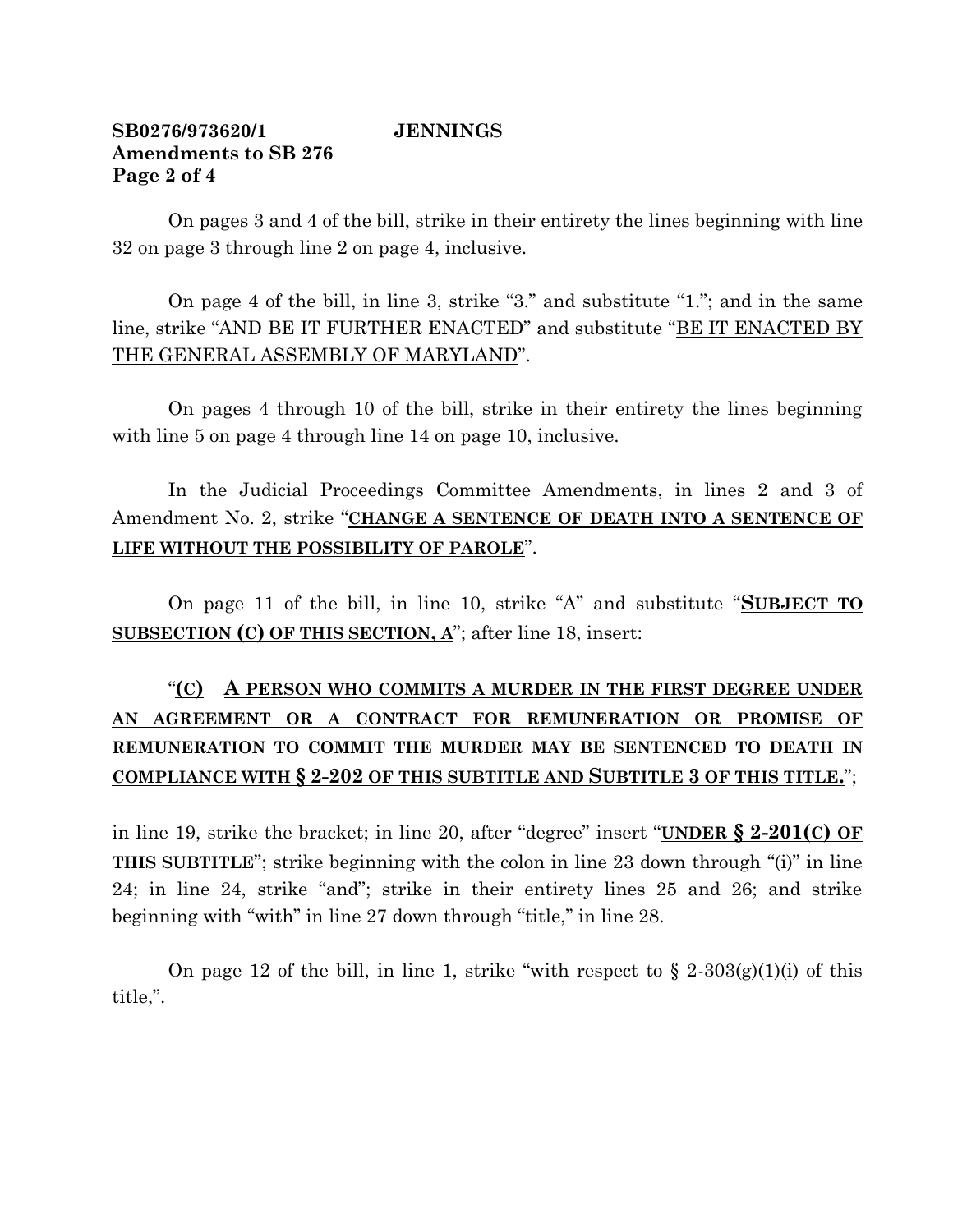## **SB0276/973620/1 JENNINGS Amendments to SB 276 Page 3 of 4**

On page 13 of the bill, in lines 4 and 14, in each instance, strike the bracket; and strike in their entirety lines 5 through 13, inclusive.

On page 15 of the bill, strike in their entirety lines 10 through 13, inclusive; and in lines 14, 17, and 19, strike "(iii)", "(iv)", and "(v)", respectively, and substitute "**(II)**", "**(III)**", and "**(IV)**", respectively.

On pages 16 and 17 of the bill, strike in their entirety the lines beginning with line 23 on page 16 through line 5 on page 17, inclusive.

On page 16 of the bill, strike beginning with "any" in line 6 down through "exists" in line 7 and substitute "**A DETERMINATION HAS BEEN MADE**"; in line 7, strike the colon and substitute "**THAT**"; strike in their entirety lines 8 through 20, inclusive; in line 21, strike "(vi)"; and in line 22, strike the semicolon and substitute a period.

On page 17 of the bill, in line 6, strike "one or more of"; and in line 7, strike "circumstances exist" and substitute "**CIRCUMSTANCE EXISTS**".

On page 18 of the bill, strike beginning with "one" in line 1 down through "circumstances" in line 2 and substitute "**THE CIRCUMSTANCE**"; in lines 30, 31, and 32, in each instance, strike "circumstances" and substitute "**CIRCUMSTANCE**"; and in line 31, strike "outweigh" and substitute "**OUTWEIGHS**".

On page 19 of the bill, in lines 1 and 12, in each instance, strike "outweigh" and substitute "**OUTWEIGHS**"; in lines 3 and 15, in each instance, strike "do" and substitute "**DOES**"; in line 9, strike "each" and substitute "**THE**"; in line 11, strike "any" and substitute "**THE**"; and in lines 11 and 14, in each instance, strike "circumstances" and substitute "**CIRCUMSTANCE**".

On page 20 of the bill, in line 14, strike the bracket.